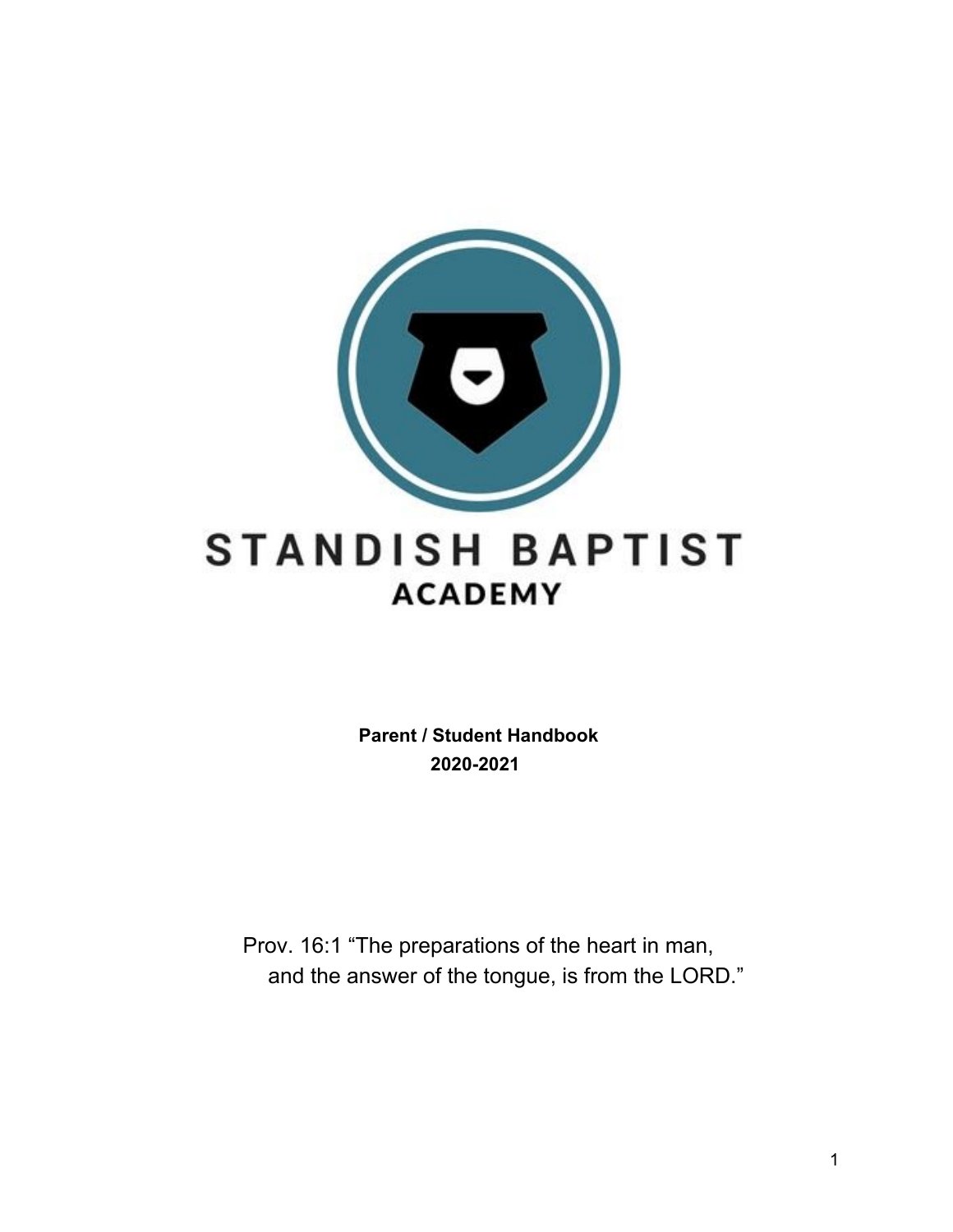### **Introduction**

As a ministry, we grow devoted, lifetime followers of Jesus Christ through gospel-saturated environments. Our mission is to partner with parents in engaging the mind through academic excellence and Biblical values by cultivating the heart (growth) through spiritual emphasis and acting in service for God and others.

1 Timothy 4:12, "Let no man despise thy youth; but be thou an example of the believers, in word, in conversation, in charity, in spirit, in faith, in purity."

Standish Baptist Academy is an educational institution created as a ministry of Standish Baptist Church. Our teachings and philosophies are founded on Biblical truths as interpreted by Standish Baptist Church, an independent, and Bible-believing local church. (I Timothy 3:15).

The main emphasis of Standish Baptist Academy is upon the spiritual and educational growth of its students. To accomplish this, we believe that all subjects should be taught in the light of the Scriptures in keeping with the verse, "The fear of the Lord is the beginning of knowledge" (Proverbs 1:7).

Standish Baptist Academy is dedicated to acquainting each student with the person of Jesus Christ and helping him to know that God has a plan and a purpose for his life. After reaching the students for Christ, our goal is to send them out as well-trained Christian leaders of tomorrow, serving in whatever area of life the Lord has called them.

SBA has a strong academic program and a caring, dedicated faculty. Our curriculum consists of A Beka Book, Bob Jones University Press, and Saxon Math.

## **Statement of Faith**

A. We believe in the verbal inspiration, preservation, and authority of the Scriptures, using the King James Version as the most accurate translation in the English language of God's preserved Word. We believe that the Bible reveals God, the fall of man, the way of salvation, and God's plan and purpose in the ages.

B. We believe in God the Father, God the Son, and God the Holy Spirit.

C. We believe in the deity, virgin birth, and bodily resurrection of Jesus Christ.

D. We believe that salvation is by the grace of God alone.

E. We believe that men are justified by faith alone and are accounted righteous before God only through the merit of our Lord and Savior Jesus Christ.

F. We believe that once a person has been redeemed, he is a child of God permanently.

G. We believe in the visible, personal, and premillennial return of Jesus Christ.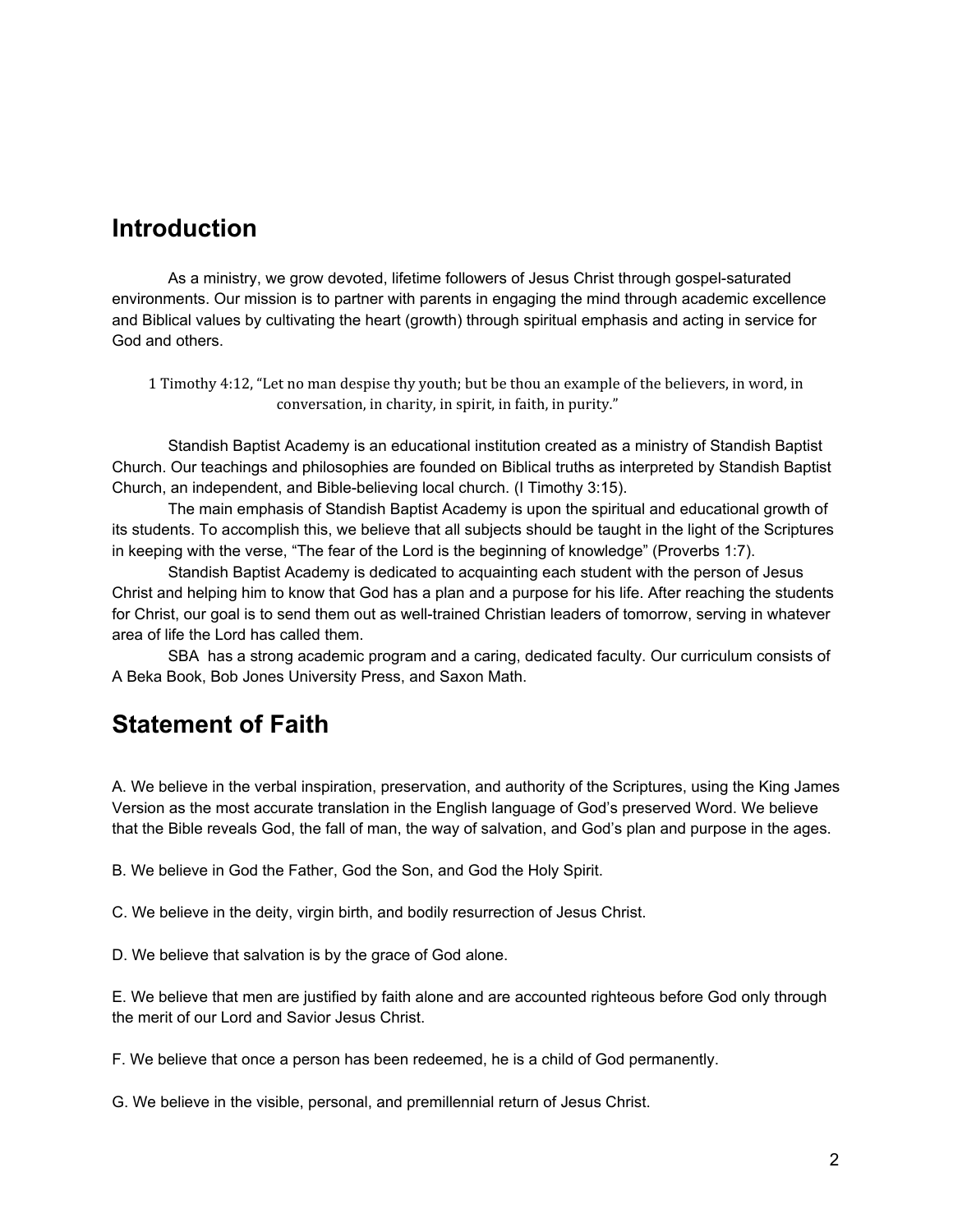H. We believe in the everlasting conscious blessedness of the saved and the everlasting conscious punishment of the lost.

## **STATEMENT OF NONDISCRIMINATORY POLICY**

Standish Baptist Academy admits students of any race, color, national and ethnic origin to all the rights, privileges, programs, and activities generally accorded or made available to the students at the school. It does not discriminate on the basis of race, color, or national and ethnic origin in administration of its educational policies, admissions policies, scholarship and loan programs, and athletic and other school-administered programs.

## **Leadership Structure**

**Chancellor** - Pastor Gary Wilkins

As Chancellor, Pastor Wilkins is responsible for the overall leadership of SBA. As Chair of its school board meetings, he is responsible for ensuring that the necessary business of the school is carried out efficiently, effectively, and in a manner appropriate for the proper conduct of business.

**Administrator** - Pastor Brian Wilkins

As Administrator, Pastor Brian is responsible to provide strategic direction in the school system. He assesses teaching methods, monitors student achievement, encourages parent involvement, revises policies and procedures, administers the budget, hires and evaluates staff and oversees facilities.

**School Board -** Composed of the deacons and pastoral staff of Standish Baptist Church

The school board meets at the request of the chancellor or administrator to decide on school policy changes, tuition rate increases, or disciplinary decisions ranging from suspension to expulsion.

Each member of the board is given one vote and the majority of votes carries the business at hand. The administrator will communicate the will of the school board to those their decision affects.

## **Admission Requirements**

Students are accepted on the basis of available space, their character, scholastic record; without regard to race, color, national, or ethnic origin; and a genuine desire on the part of the parents to have their children in a Christian school. Only those children whom we feel will adjust to our particular program and whose parents agree to cooperate fully with the teachers and administration will be admitted.

As a Bible-believing, Christian organization, we affirm and commit to God's definition of marriage, gender roles, and sexual orientation as given in the Bible. We believe God-given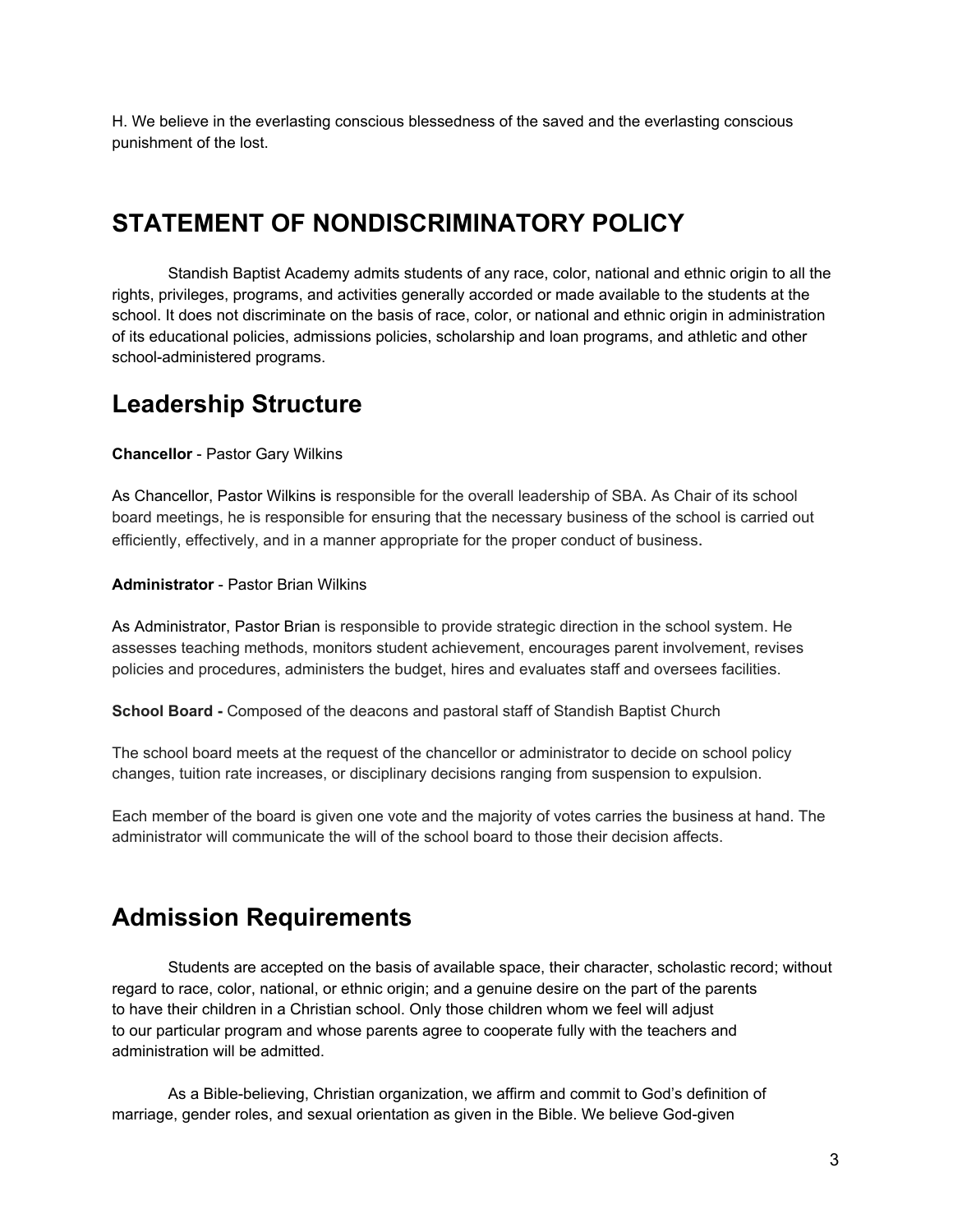gender roles should be honored, that marriage is a lifetime covenant between a man and a woman, and that all sexual activity outside of a marital commitment is dishonoring to God. Therefore, students involved in fornication (all sexual activity outside of marriage such as immorality, homosexuality) will not be accepted as students or permitted to continue as students at SBA.

# **ENROLLMENT PROCEDURE**

1. Schedule an interview with the Administrator. A placement exam may be required after the interview.

2. Upon student acceptance, parents need to complete registration online at the school's website.

3. Submit required medical information to the school office.

4. Pay the registration fee (\$40). If the administration does not feel that the student should be accepted into the school at the time of the interview, they will notify the parents.

If after receiving the records or recommendations on the student, the administration chooses not to accept the student, the parents will be notified.

# **ADMISSION AGE**

K-4 students must be four years old and potty-trained;

K-5 students must be five years old by October 15th

# **Finances**

### **Payment Schedule**

Tuition payments shall be due upon the fifteenth of the month, beginning August 15th and ending May 15th. There will be a \$10 late charge added after the 25th of the month. *Students will become financially withdrawn when the payment is 30 days past due*.

### **Tuition Per Year**

First Child Ten payments of \$250 a month Second Child Ten payments of \$250 a month Third Child Ten payments of \$100 a month Fourth Child and up No additional costs!

Our tuition rates are designed to lessen the financial impact on larger families that tend to discourage involvement in the Christian school program. Our people want you to believe the Lord can provide for your children a Godly education.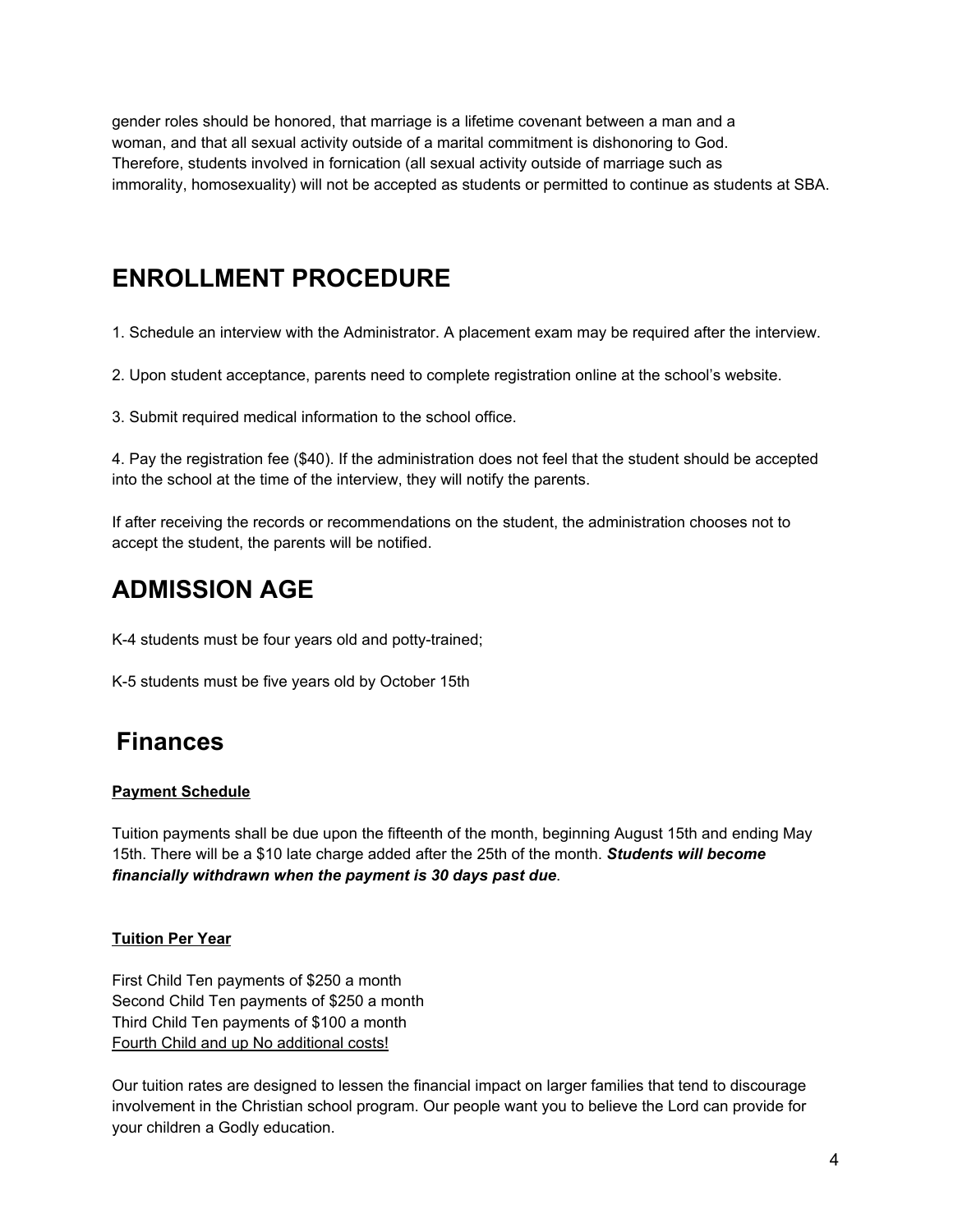# **BOOKS**

Parents are responsible to purchase books from the Academy. Prices for the books vary depending upon the grade level of the student(s). If a student loses a book or if a class change becomes necessary, the book charge will be sent through our invoice system.

## **WITHDRAWALS**

Registration fees and tuition payments are not refunded for any reason. In the event a student leaves before the end of the month for any reason, tuition will still be considered due for that entire month. Withdrawals must be made through the school office and must be in writing. A parent should notify the school office, if possible, a week prior to the last day of school.

# **Length and Schedule of the School Day**

The school day will begin at 7:45 A.M. with the opening assembly, and end at 3:30 P.M. School will be held Tuesday through Friday. Although there will be no school on Mondays, it is expected that students utilize Mondays to complete that week's school work.

# **Attendance**

Parents must recognize that whenever a child is absent, an extra burden is placed on the teacher to help the student catch up on missed work. Mondays are open days as we operate on a Tuesday through Friday schedule. *Therefore, many health appointments should be scheduled on Monday to lessen the extra work placed upon teachers to assign and explain make up work.*

### **Tardies**

A student is counted tardy if he or she is not present in at the start of opening exercises at 7:45 A.M. and will receive a demerit for being tardy.

9 Tardies will result in a ½ day absent.

### **Excused Family Days**

A request form must be filled out **one week prior** to the days off (**up to 4 days a school year**). The Administrator will need to sign the form in order for it to be approved. If approved the days requested off will be excused and all tests and quizzes will be made up upon the return of the child at the teacher's discretion. Also, all homework that the child has missed will be due the first day they return.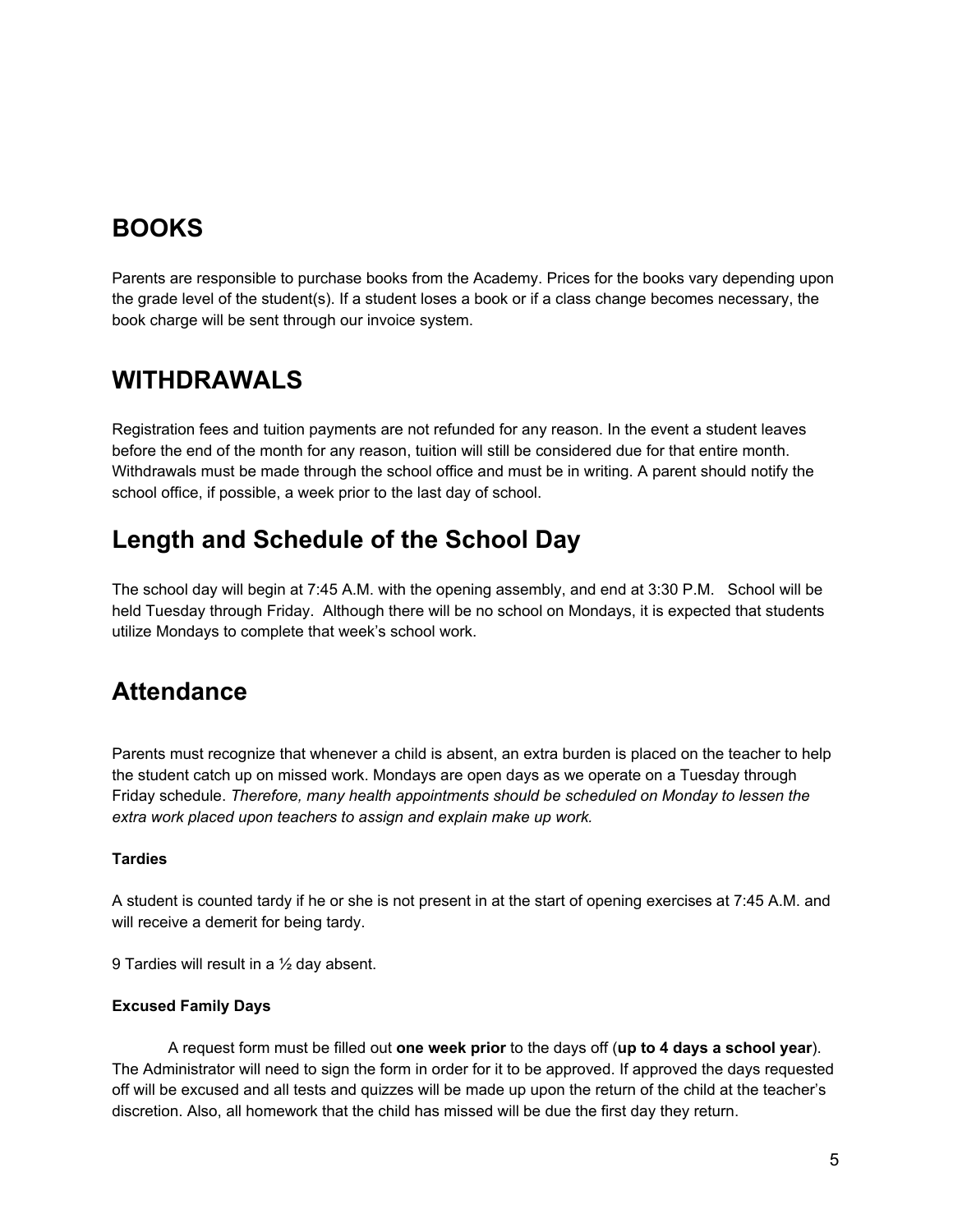### **Other Excused Absences**

Parents must email the school before the start of opening at 7:45 AM the date of the child's absence. Every student is allowed up to 10 excused absences and 4 family days if requested before he over absences for the year. Any days over that allotment will be considered unexcused.

Excused Absences include

- Personal Illness (must present a doctor's note upon returning to school)
- Drivers Ed or Driver Test
- Medical, Dental, or Optical Appointments
- Death in the Family
- Family Emergencies
- Visiting Prospective Colleges

Chronic or extended illness confirmed in writing by a physician may increase the allowed absent days

**UNEXCUSED ABSENCES** Absences not listed above will be considered unexcused as well as any absences in which no email has been received by the office before 7:45 AM the day of the absence. All work that was assigned on the date of an unexcused absence will be recorded as a 69%

### **Over Absent**

Any student who has 10 unexcused absences in the year will be required to come in on Mondays and compensate a teacher for their time.

Every student who needs to make up days due to over absenting will be billed \$100 to compensate a teacher for teaching on their day off or \$50 cash for each half day needed. The invoice to compensate the teacher must be paid before the Monday school day is scheduled.

All grades will be held until the student's attendance has been reconciled.

### **Leaving School**

Students are to be in scheduled classes at all times unless ill or excused by the office (Leaving school in order to go home early for the day will not be considered excused). Only the office/ administration can grant permission for the student to leave the campus. Teachers are not allowed to grant such permission.

Any student leaving school early must check in with the office before leaving. If there is a fire or any emergency the office must have an accurate count of students on the property for the head count after the evacuation.

## **CHAPEL**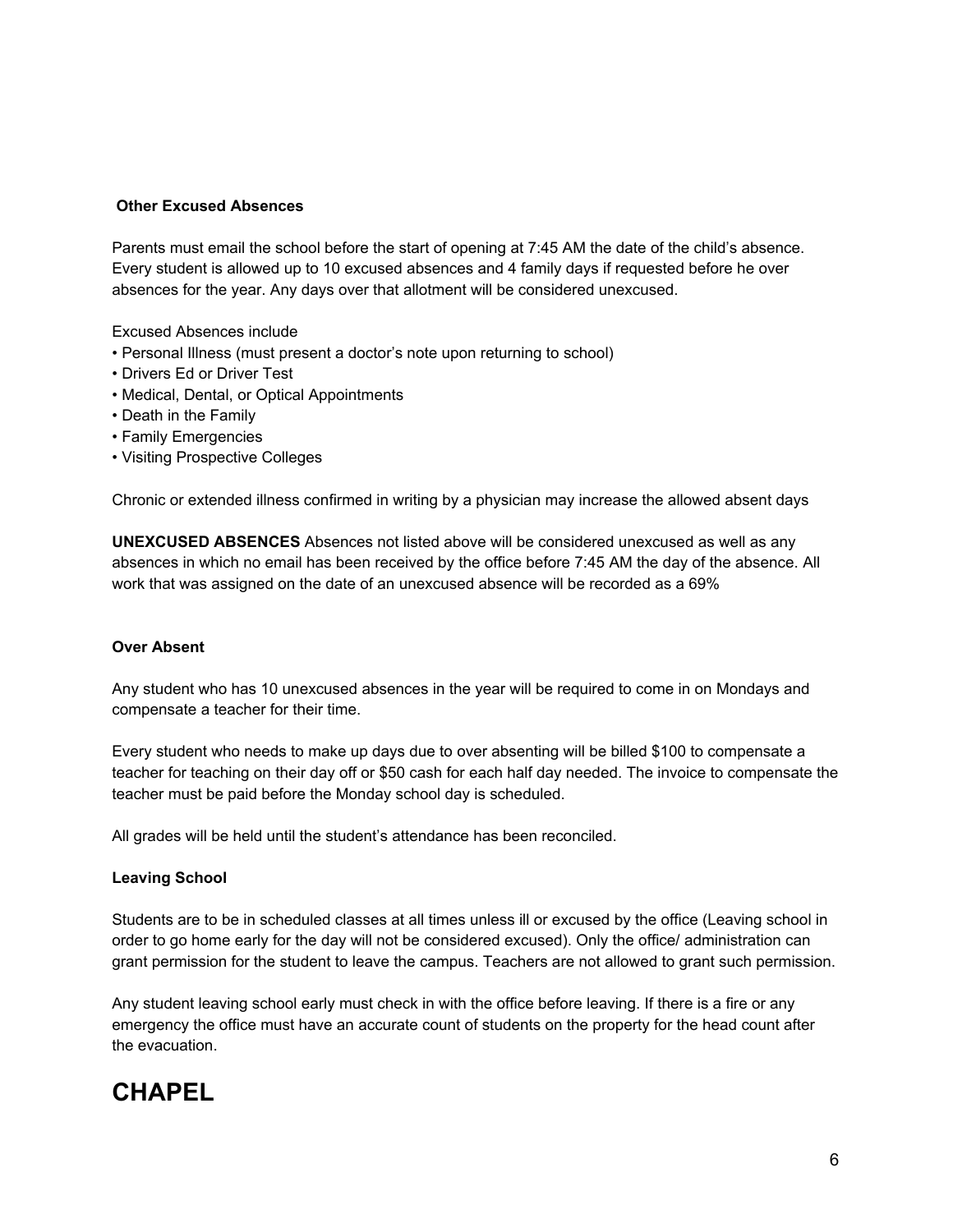Every student of Standish Baptist Academy is required to attend chapel. Each student must bring his Bible to chapel.

# **Academic Regulations**

### **Academic Reports**

**Report Cards** will be emailed at the completion of each quarter to every student whose tuition bill is in good standing.

#### **Retention Policy**

Elementary and Junior high students who fail English or Math in addition to one other subject may be required to repeat that grade. High school students must pass the required number of subject credits to graduate with their class.

### **Grading Scale**

| A+ 100, 99 | A 98, 97, 96, 95   | A- 94.93               |  |
|------------|--------------------|------------------------|--|
| B+ 92.91   | B 90, 89, 88, 87   | B-86,85                |  |
| $C+84.83$  | $C$ 82, 81, 80, 79 | C- 78.77               |  |
| D+ 76.75   | D 74, 73, 72       | $F$ 69 - 0<br>D- 71.70 |  |

## **Requirements for Graduation**

**Total credits required for graduation: 24**

**Bible 4 English & Lit 4 Math 4 Science 3 History 4 PE 3 Electives 3**

Some credits may be substituted by seniors taking early college classes.

### **Electives**

Options for elective credits will be outlined on a personal basis, they could include such possibilities as Secondary languages, Musical Ensemble as well as other areas of History, Science or Math as career direction requires.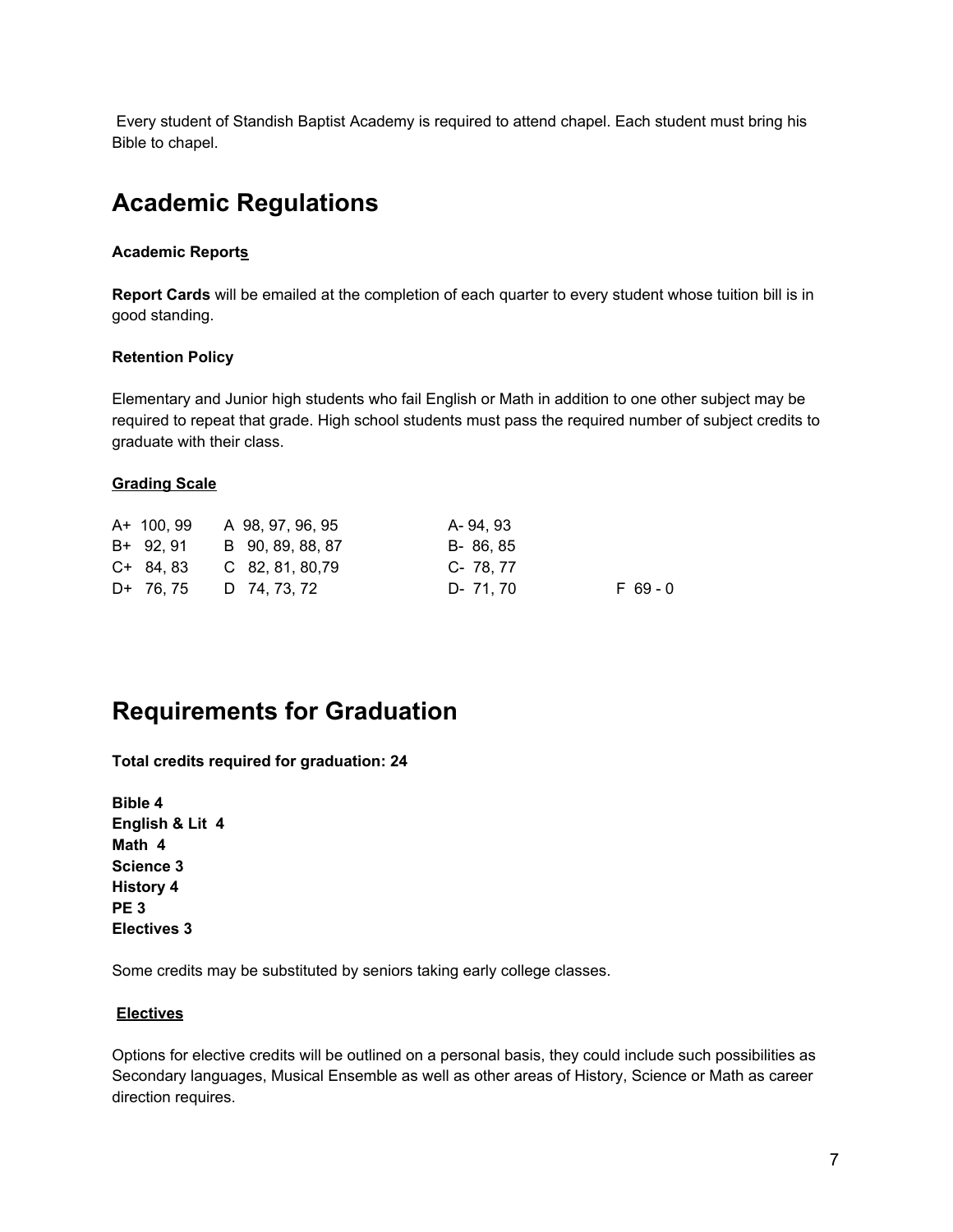# **Homework**

Students who do not complete their daily work are required to take the work home as homework. Homework may also be assigned for make-up work after a student's absence.

Homework assignments will be accompanied by a **"Homework Assignment Slip" (elementary).** These notifications serve a dual purpose: (a) to notify the parent of the child's responsibility, and (b) to remind the student of what must be completed. Homework slips are to be signed by the parent to indicate that they know that the homework was assigned and *returned the next day* whether or not the homework is completed. Assignment books should be reviewed by parent on a regular basis.

### **After School Hours**

Students are to promptly leave the school building upon the completion of their school day. *We ask that parents make arrangements to pick up students by 3:45pm so that they will not be left unattended.*

## **Emergency Closing of School**

Please check our Facebook Page or WCSH 6 for any delays or school cancellations. We advise that you sign up for notifications from News Center Maine App which can be done on their website.

## **Personal Appearance**

#### **All students will wear a school polo which can be purchased through the school office.**

Outdoor coats and jackets are not permitted to be worn in class. A solid black fleece with a school patch may be worn during class time.

The staff of SBA reserves the right to decide if any questionable dress or hairstyle is inappropriate.

Hats, boots and mittens are necessary playground clothing during the winter as well as snowsuits for the younger students.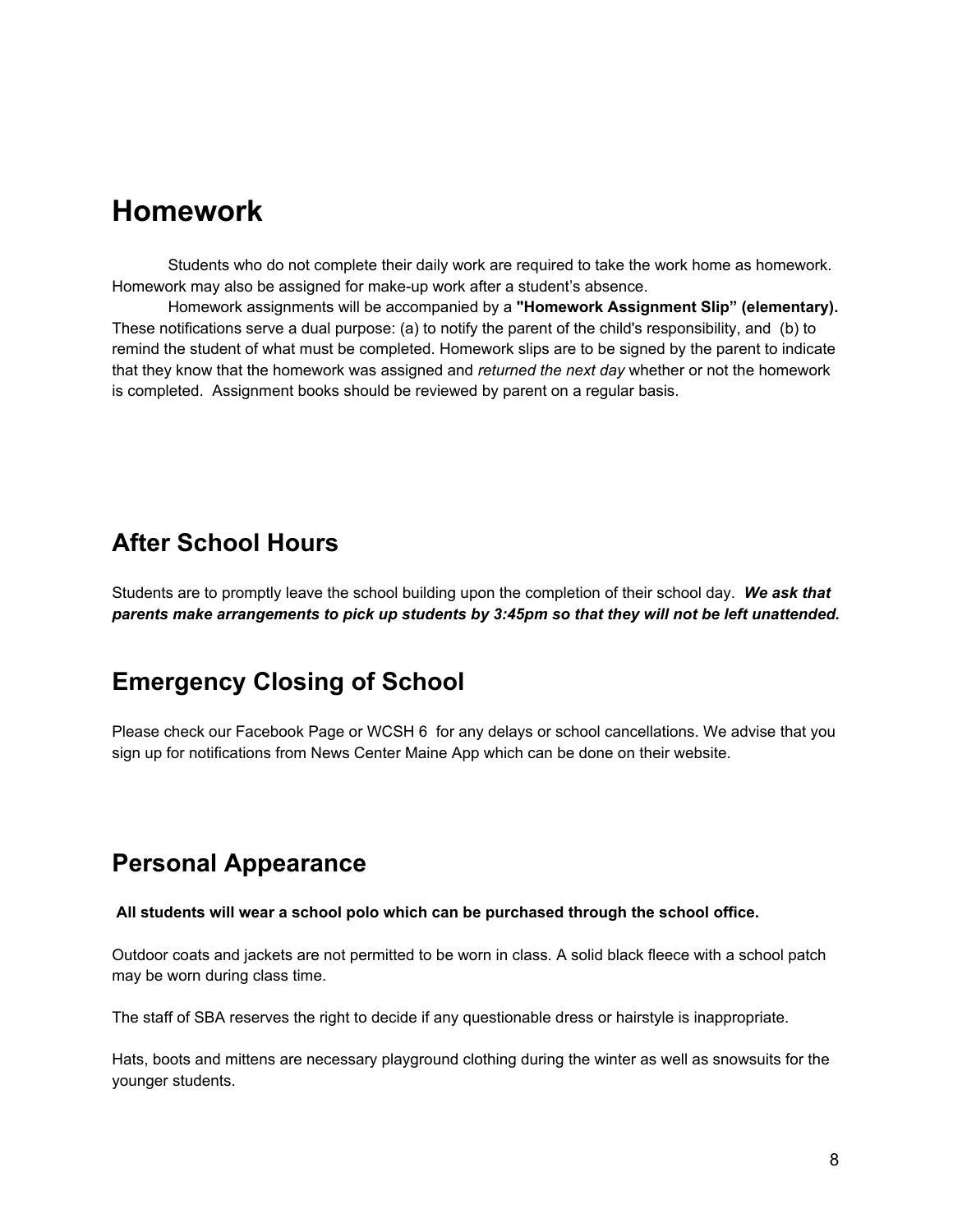#### **Dress Standards for boys**

Boys are asked to wear the school polo tucked into gray or khaki dress pants with a belt.

The boys pants are not permitted to be excessively baggy or tight fitting

Necklaces, bracelets (except medical alert) or earrings are not permitted to be worn by boys.

Hair is to be off the collar, ears, and eyebrows. Sideburns can be no longer than the middle of the ear. No mustaches or beards are allowed. (Peach fuzz will be tolerated until it causes gagging by other students or staff) :)

Solid White undershirts are to be worn under uniforms and are not to be combined with any other color undershirts, tanks, or Tees

For physical education class, boys may wear sneakers, colored T-shirts, below knee length shorts, sweatpants or jeans without holes.

#### **Dress Standards for girls**

Girls are asked to wear the school polo in addition to gray or khaki dress skirts. We ask that the skirts be modest, loose fitting skirts that come to the knees when standing in a relaxed position.

We ask the girls to wear shoes with backs. Flip flops are not permitted.

Short, tapered or punk style haircuts are not to be worn by girls.

For PE, girls may wear loose fitting shirts (thick layered for older girls), approved culottes or knee length loose fitting shorts, sneakers, and socks.

Make up may be allowed for girls in grades 7-12, if tastefully applied.

Girls are permitted to wear one earring in the lobe of each ear if desired. Any additional piercings in the ears or face may not have any ring, bar, stud, or foreign object put in them.

## **GENERAL CONDUCT**

In the classrooms of Standish Baptist Academy, these five fundamental rules are to be followed:

1. Students should stay in their seats at all times.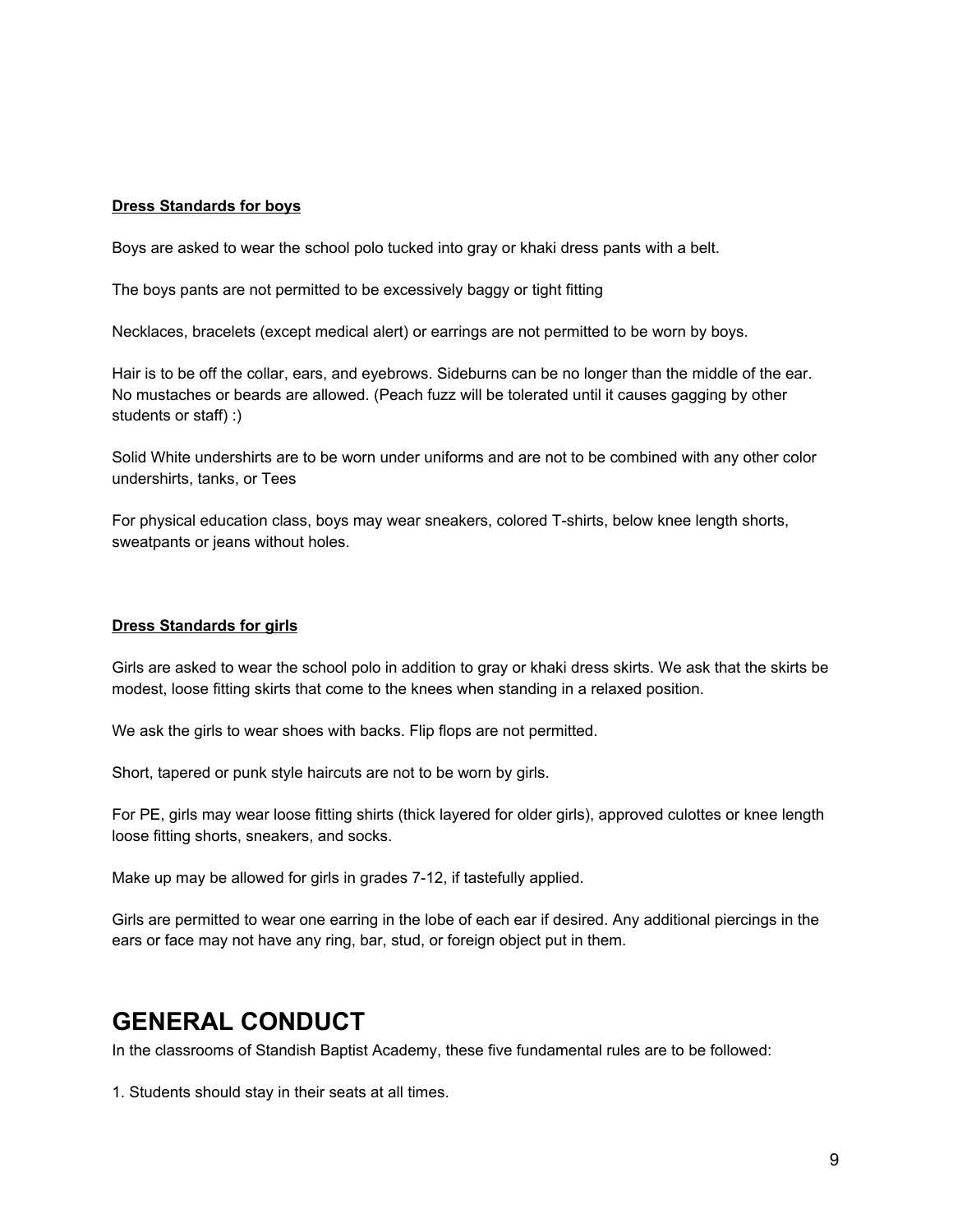2. Students should speak only by raising their hand for permission.

3. Students will be respectful of other students and their authorities. They will address and reply to their authorities and teacher with the utmost respect ("yes, sir; no, ma'am," etc.).

4. Students will be prepared for class with finished assignments, books, and necessary supplies.

5. Students will respond to correction or direction with a positive attitude. All rules and regulations apply to students attending any school-sponsored functions, programs, ball games, field trips, and other events**.**

## **Discipline**

### **Elementary**

Demerits will be given for behavioral and procedural infractions. When an elementary child receives 5 demerits in one day, the child will receive a detention for the following recess period.

For every elementary student receiving 10 demerits in a day, the student will spend the next two lunch hours in detention doing assigned work.

| <b>Offenses in Elementary</b>           | <b>Demerits</b> |
|-----------------------------------------|-----------------|
| Unprepared for class                    |                 |
| Slips not signed and returned           | 1               |
| Inattention in class                    | 1               |
| Dress code                              | 1               |
| Running in building                     | 1               |
| Not following class procedure           | 1               |
| Talking out of turn                     | 1               |
| Inappropriate behavior                  | 2               |
| Physical contact between boys and girls | 2               |
| Entering an off limits area             | 2               |
| Horseplay                               | 2               |
| <b>Bad Attitude</b>                     | 3               |
| Lying                                   | 5               |
| Disobedience                            | 5               |
| Talking back                            | 5               |
| Cursing                                 | 10              |
| Cheating / Stealing                     | 10              |
| Fighting                                | 10              |

### **BULLYING**

Bullying is defined as persistent inappropriate behavior (physical, verbal, written, or online) from one student to another. Cases of suspected bullying should be brought directly to the school administrator to be dealt with immediately. In the event of a case of bullying, the administration would then meet with all parents involved for notification and/or help in correction of the problem. Disciplinary action (including the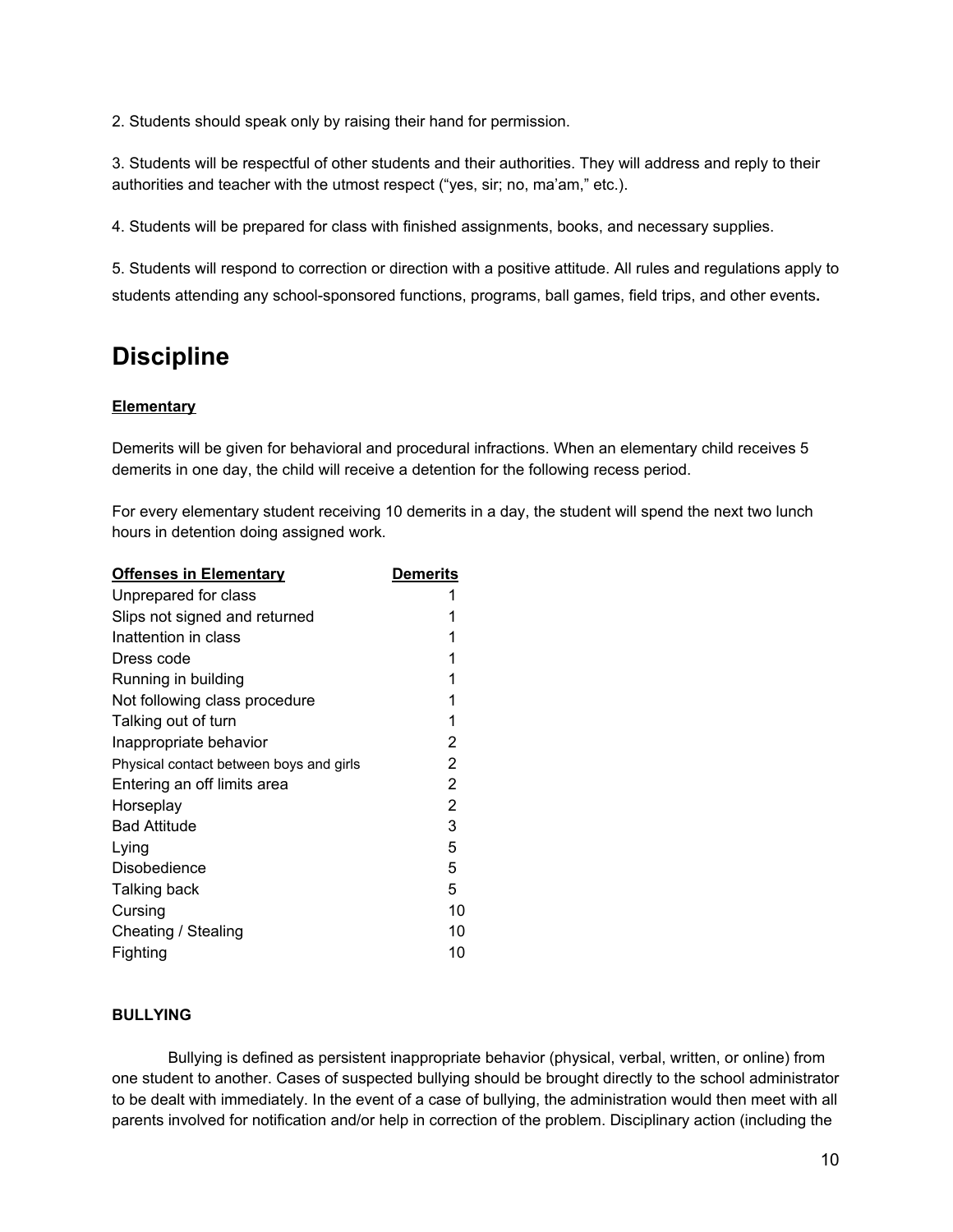use of the demerit system, suspension, and expulsion) would then be implemented at the discretion of the administration.

#### **Demerits**

7<sup>th</sup>-12<sup>th</sup> students receiving 10 demerits in a quarter will receive a 1 hr. detention after school.

Students receiving 50 demerits in a quarter will be suspended for four or more days of classes and will be required to meet with the School Board. The outcome of this meeting will determine whether the student will receive a suspension or be dismissed from SBA. The school administrator may suspend any student for any period of time he deems necessary should the misconduct be serious enough to warrant it. The School Board will make the final decision whenever expulsion is necessary.

#### **Offenses in Junior and Senior High Demerits**

| Slips not signed                                            | 1                    |  |  |  |
|-------------------------------------------------------------|----------------------|--|--|--|
| Late to class                                               | 1                    |  |  |  |
| Unprepared for class                                        | 1                    |  |  |  |
| Talking in class                                            | 1                    |  |  |  |
| Eating in class without permission                          | 1                    |  |  |  |
| Not following classroom procedure                           | 1                    |  |  |  |
| Passing notes in class                                      | 1                    |  |  |  |
| Chewing gum, horseplay or inappropriate behavior            | 2                    |  |  |  |
| Coats and jackets on in class                               | $\overline{2}$       |  |  |  |
| Any substitutions or additions to school uniforms           | $\overline{2}$       |  |  |  |
| In restricted area[includes student cars]                   | $\overline{2}$       |  |  |  |
| Exceeding 15mph speed limit on church grounds               | $\overline{2}$       |  |  |  |
| Handheld games during class time                            | $\overline{2}$       |  |  |  |
| Arguing with teachers or staff                              | 5                    |  |  |  |
| Disobedience                                                | 5                    |  |  |  |
| Cell phones or wireless device in class                     | 5                    |  |  |  |
| Lying                                                       | 6                    |  |  |  |
| Disrespect or derogatory remarks to teachers                | 6                    |  |  |  |
| Bringing prohibited items to school                         | $5 - 10$             |  |  |  |
| Intentional physical contact between sexes                  | $5 - 10$             |  |  |  |
| Cutting class or chapel                                     | 10                   |  |  |  |
| Fighting, stealing or cursing                               | 10                   |  |  |  |
| Writing on or destroying school property                    | 10                   |  |  |  |
| Cheating (1 <sup>st</sup> offence-loss of academic rewards  | 10                   |  |  |  |
| 2 <sup>nd</sup> offence-appearance before the school board) |                      |  |  |  |
| Bringing pornography, liquor, or illegal drugs-             | Immediate Suspension |  |  |  |
| [Rules apply upon arriving and departure from school]       |                      |  |  |  |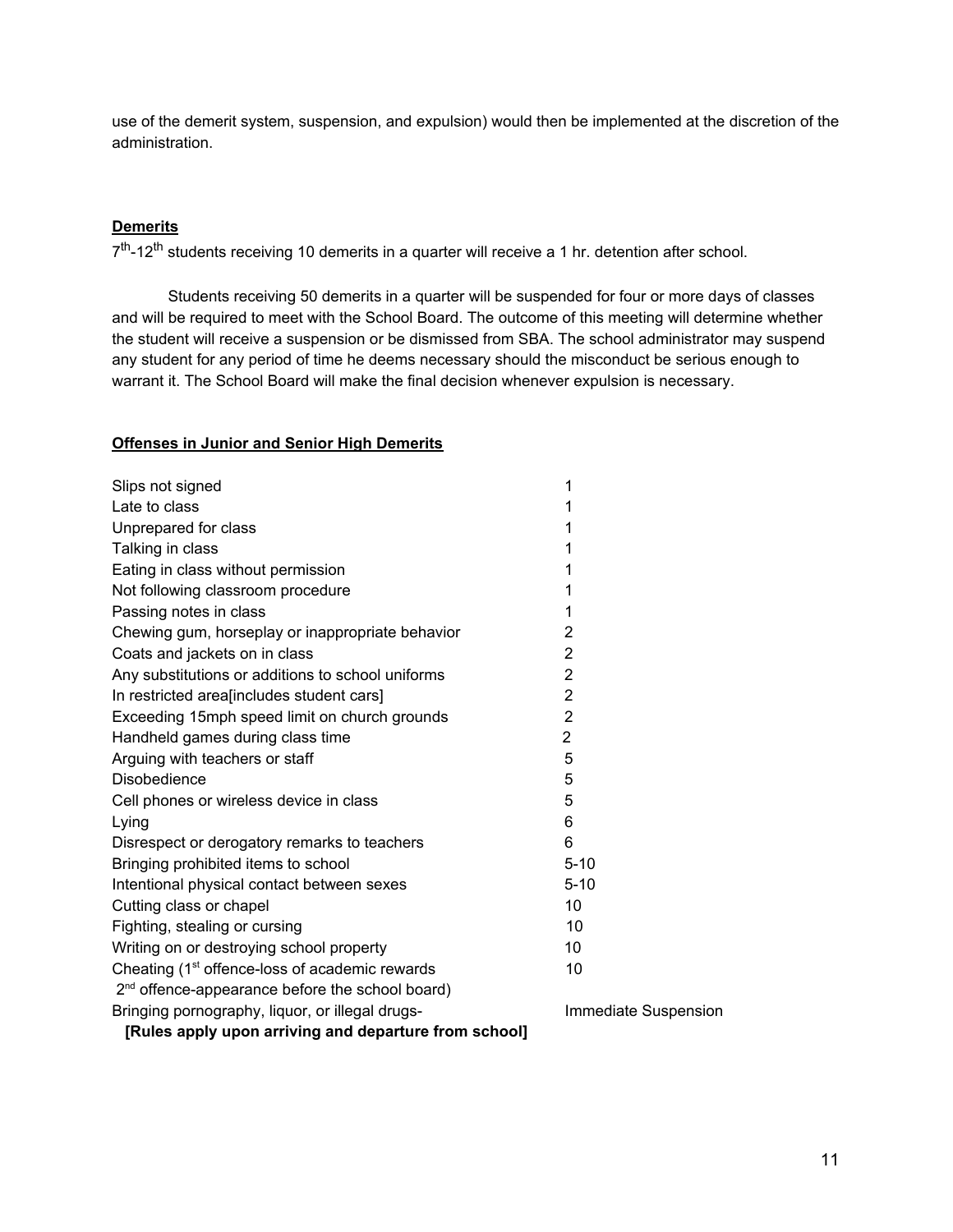## **Destruction of School Property**

Students will be held responsible for damage done to church or school property. Parents will be given a ten-day period in which they may repair damages. If repairs have not been made at the end of this period, someone will be hired to make required repairs and the family will be billed.

### **Problems - And Communicating Them**

The staff of Standish Baptist Academy would like to make a mutual agreement with the parents of our students: We pledge to give to the parent the benefit of the doubt concerning expressed problem**s.** We ask the same of you. Children may have the tendency, when giving an account of a situation, to slant it to their favor. This is human nature. Please do not assume that you have an accurate understanding of a situation until you have made an appointment and communicated with the school administrator. This type of communication is necessary for the proper handling of problems and will minimize any ill feelings that could be caused by them.

## **Standard of Conduct**

In compliance to 1 Timothy 4:12, students of Standish Baptist Academy are expected to refrain from cheating, swearing, smoking, gambling, listening to music that encourages an ungodly lifestyle, using alcoholic beverages, and using illegal drugs, or viewing anything that would violate Psalm 102:3, *"I will set no wicked thing before mine eyes...".* They are to act in an orderly, respectful manner, maintaining Christian standards in courtesy, kindness, language, morality and honesty. Violations could result in corrective action ranging from detention to suspension

# **Parental Agreement**

### **(By enrolling their children into Standish Baptist Academy parents agree to following)**

"I recognize that Standish Baptist Academy has a qualified staff, and I will place my confidence in their ability to perform their duty. I will reflect my support for the staff by my conversation with my child and wholehearted cooperation with every aspect of its program.

"I realize that from time to time children will take issue with actions with which they do not agree. Children may have the tendency, when giving an account of a situation to slant it to their favor. This is human nature. I will not make any conclusions or judge a staff member's actions on the sole basis of my student's account. If I have a problem or question, I agree to bring it to the school administrator in a mannerly fashion.

"I further agree to support the school and staff by aiding in the training of my child with proper Christian examples in the home and participation in their studies and assist in overseeing the completion of